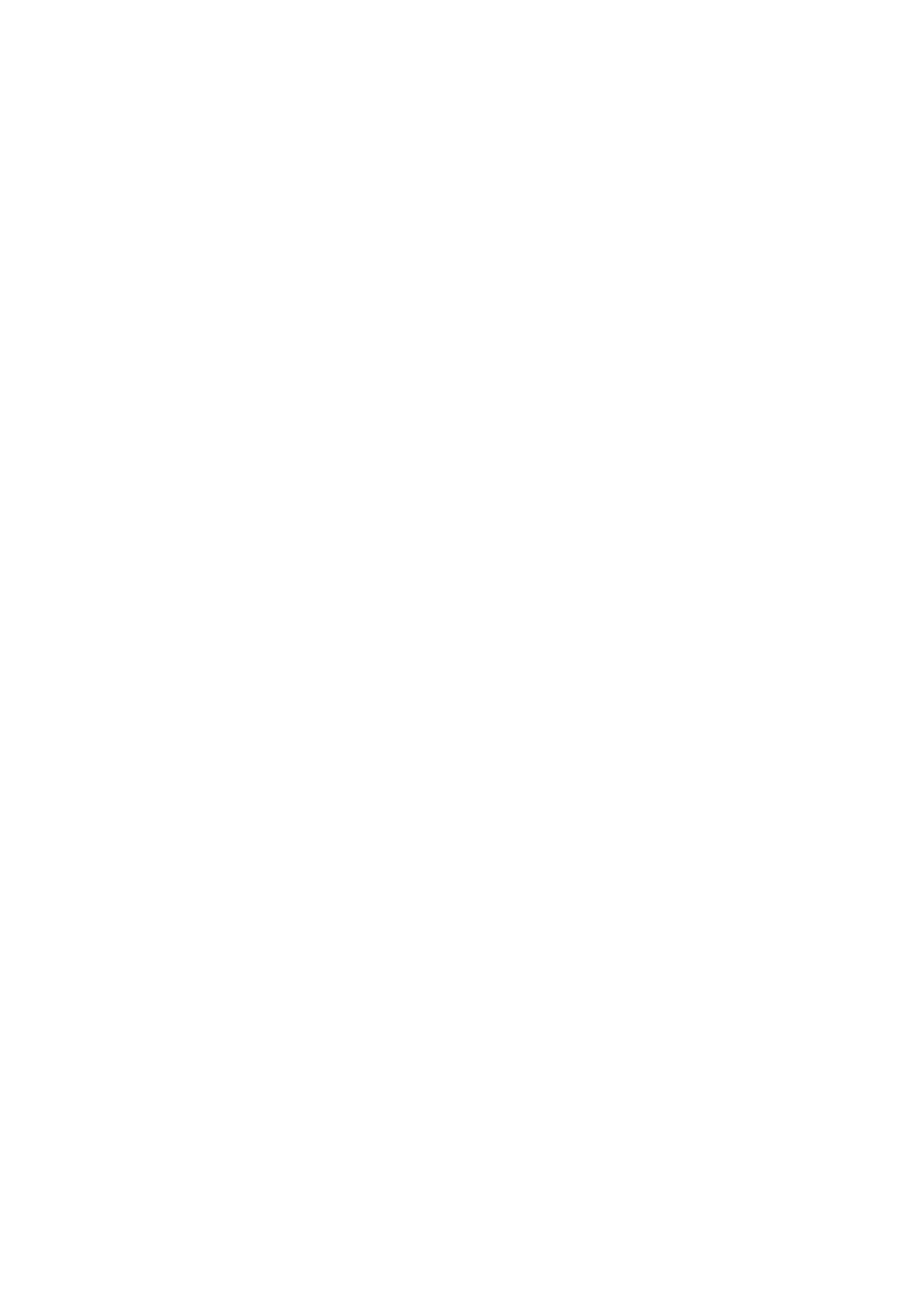### **Section F**

#### **Factor Analysis**

#### **N.D. Verhelst National Institute for Educational Measurement (Cito) Arnhem, The Netherlands**

The performance on a test is usually summarized by a single number, the test score. This test score is a composite score, because it is built (by taking a sum) from item scores. In general one might ask whether it is meaningful to put a number of items together in a test and to let the performance be represented by a single number. What if the test consists of a mixture of two kinds of items, each kind measuring a different concept? Is reporting a single score meaningful or should one treat this composite test as two tests and report two test scores?

A model suitable to detecting if there are more dimensions responsible for the performance on the test is Factor Analysis (F.A.). The model originated in psychology, more than a hundred years ago and is still one of the most applied models in the social sciences. Although not defined originally as such, the model fits very well in the family of IRT-models to be discussed in Appendix G. But since the model and the techniques to carry out the analyses are so wide-spread (as well as a lot of misunderstandings about them), a separate, though short appendix is devoted to F.A.

The basic observation from which F.A. originated is the non-zero (but also not perfect) correlation between several measures that belong to some broad domain, like cognitive tests. F.A. is a model which explains the pattern of correlations that issues from observations in testing (or other measurements). Basically it says that since the correlations are not zero, the measurements must have something in common, and, since the correlations are not perfect either, the measurements must have also something unique. This is the general idea, which will be made more concrete next.

The common thing that tests share is called a factor (or, as the case may be, several factors). A factor is conceived as a non-observable (or latent) continuous variable, and every person taking the test can be represented by a value on this variable, called a **factor score**. If there are more factors, every person has a factor score on each factor. The 'unique thing' can also be conceived of as a factor, where the person also has a score. The **observed score** on a test is conceived of as a weighted sum of the factor scores, including the unique factor. In Table F.1 an example is provided with three tests and two common factors (The notion of 'common' factors is explained by means of the table)

| THE DRIVE HOUGH OF FRONT TH |        |                   |                   |  |  |  |  |
|-----------------------------|--------|-------------------|-------------------|--|--|--|--|
|                             |        | weights for       |                   |  |  |  |  |
|                             |        |                   | factor 1 factor 2 |  |  |  |  |
|                             | test 1 | 0.4               | 0.2               |  |  |  |  |
|                             | test 2 | $\mathbf{\Omega}$ | 0.7               |  |  |  |  |
|                             | test 3 | (1.7)             | -03               |  |  |  |  |

Table F.1. The basic model of Factor Analysis

Suppose John's factor scores on the two factors are  $+1.2$  and 0.8, respectively. Then the model says that John's observed score on test 1 is  $0.4 \times 1.2 + 0.2 \times 0.8 +$  his score on the unique factor for test 1. But we know from Classical Test Theory that the observed score also contains a measurement error. Therefore we have to conceive the score on the unique factor as a mixture of something systematic (but unique to the test) and the measurement error. But these two are confounded and cannot (with the three tests at hand) be disentangled. The other two factors are called common factors, because for each factor there exist at least two different tests with a non-zero weight for that factor. These weights are called **factor loadings**, and the main purpose of Factor Analysis (as a technique) is to determine these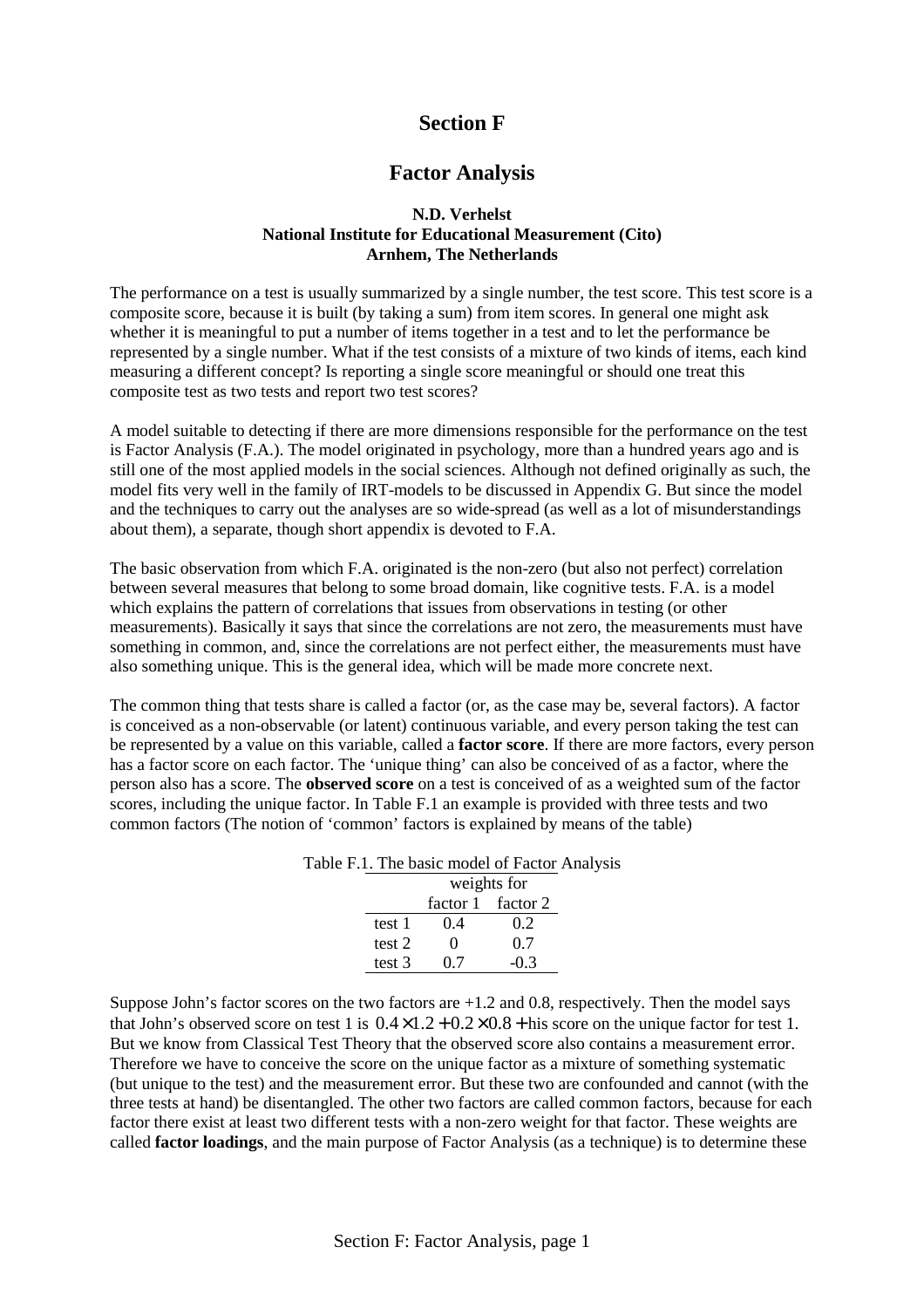weights. All one needs to carrying out such an analysis is the table of correlations (or covariances<sup>1</sup>) between the tests.

The discussion in the present section will be restricted to points which are essential in the interpretation of factor analytical results.

- 1. **Unique factors**. Suppose that in the preceding example, test 1 is a reading test, test 2 is a writing test and test 3 is a listening test. Suppose further that the reading test contains a lot of items (or text passages) on history, while the other two tests have nothing to do with history. Suppose, finally, that John is particularly good at history, such that his score on test 1 is determined to a considerable extent by his knowledge of history, while Mary is not very good at history, such that her knowledge in that domain will not be of much help in answering the questions of the reading test. This makes clear that knowledge of history will account for some variability in the test scores of test 1. But since the other two tests have nothing to do with history, 'knowledge of history' is unique for test 1, and cannot appear as a common factor. If we add a fourth test to the collection (a history test, for example), then there will be two tests which have history as a common factor, and this will show up in the analysis, and we might end up with three common factors, where the third factor has loadings of zero for tests 2 and 3, but non-zero loadings for test 1 and the added history test. More generally this means that unique factors are to be considered relative to the collection of tests included in the analysis.
- 2. **Origin and unit**. Suppose the factor scores on factor 1 for all people are multiplied by 2, and at the same time the factor loadings in column 1 are divided by 2, then the product of the transformed factor scores and the transformed weights would not change. Multiplying the scores by 2 is choosing another unit of measurement (if one owns 1000 euros, one also owns 2000 'halfeuros'). The unit of measurement is in principle free (arbitrary), but to make communication possible, the unit used must be specified. It is common practice to choose the standard deviation of the factor scores as unit, or in other words, the standard deviation (in the population) of the factor scores is one. With a similar reasoning, one can choose the origin of the scale in an arbitrary way. It is common practice to choose the average factor score (in the population) as origin. Therefore, it is a common convention (and not a metaphysical truth) to say that factors have a mean of zero and a standard deviation of one. (Notice that this is **not the same** as saying that the factor scores are normally distributed.)
- **3. Correlations and covariances**. Factor analysis can be carried out on tables (matrices) of correlations and on tables of covariances. A covariance (between two variables) is a measure of covariation (meaning literally: varying together). Its value depends on the unit of measurement used for the two variables. A correlation is a kind of standardized measure of covariation and varies between –1 and +1. If the correlation matrix is used for a factor analysis (as we will assume in the sequel), then the factor loadings cannot be larger than one in absolute value.
- **4. Orthogonal factors**. The indeterminacy of what are called factors is more complicated than only the freedom in the choice of the unit and the origin. Also the correlational structure of the factors in the population is arbitrary (not completely, but to a large degree). For example, if there are two common factors, they can always be defined in such a way that the correlation between the factor scores (in the population) has an arbitrary value (different from  $-1$  and  $+1$ ). But changing the correlation will also lead to a change in the factor loadings. In many applications, the factors are chosen in such a way that their correlation is zero. Any pair of factors with zero correlation is called orthogonal. Most software give factor loadings for orthogonal factors as their primary output.
- **5. Communality**. The sum of squares of the factor loadings (on the common factors, and with orthogonal factors) of a particular test is called the **communality** of that test. From Table F.1, we see that the communality of test 3 equals  $0.7^2 + (-0.3)^2 = 0.58$ . The communality is the proportion of the test variance that is explained by the two factors. In this case 58% of the variance

 $\overline{a}$ 

<sup>&</sup>lt;sup>1</sup> The **covariance** between two variables is the correlation **multiplied** by the product of the two standard deviations. Or, conversely, the correlation is the covariance **divided** by the product of the two standard deviations. If one of the standard deviations equals zero, then the covariance is also zero, but the correlation is not defined, because the division of zero by zero is not defined.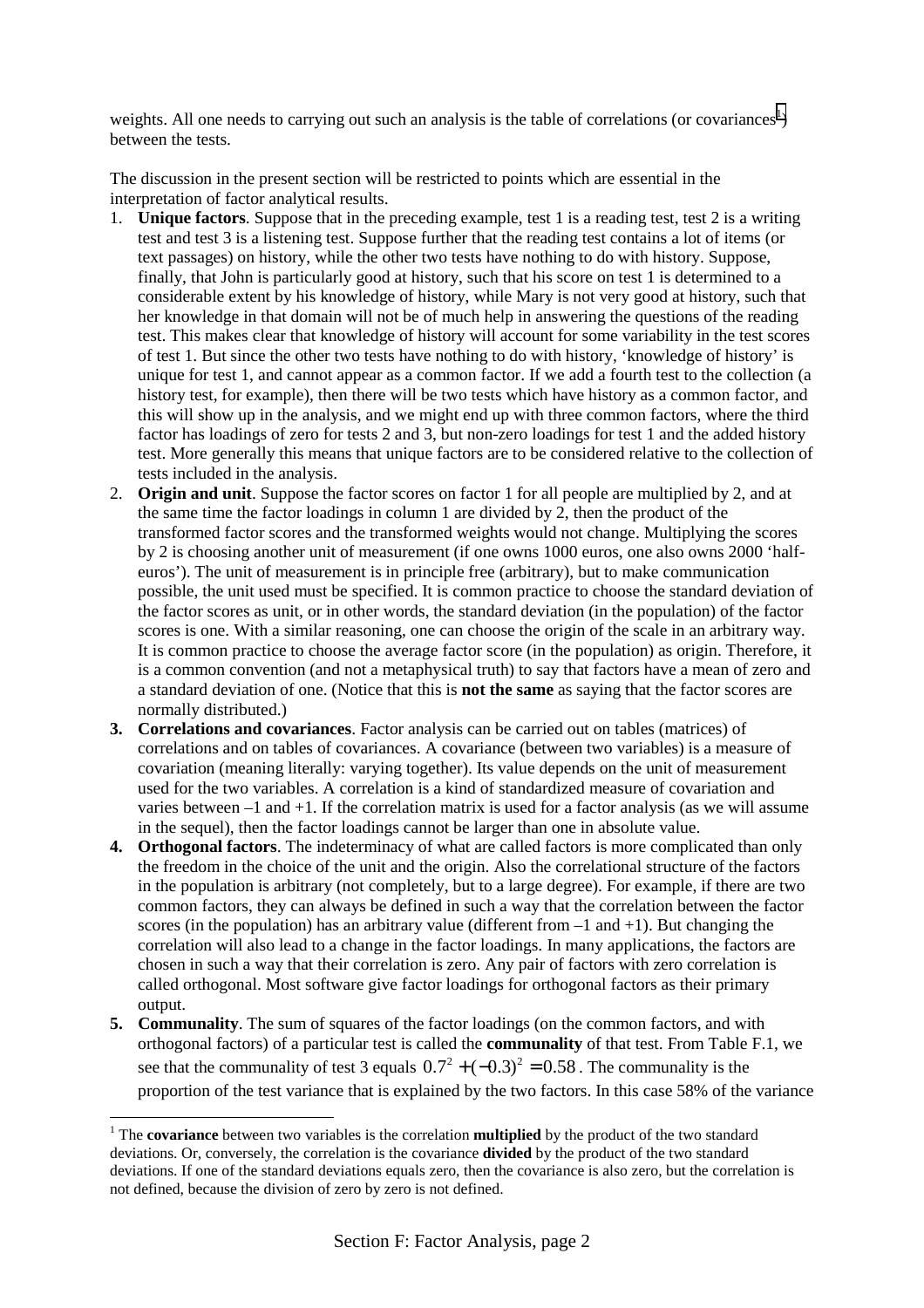is due to the two factors, and the complement (42%) is explained by the unique factor, part of which (but unknown) is due to measurement error. Thus we see that from F.A. we get another lower bound for the reliability of the test: the reliability is at least as large as (but may be larger than) the communality. As can be deduced from the discussion on unique factors, this lower bound may change as more or other tests are analyzed jointly in a F.A.

- **6. Contribution of factors**. One may also take the sum of the squared loadings for a particular factor across the tests. This sum is called the contribution of that factor (to the total variance). In Table F.1 the contribution of the first factor is  $0.4^2 + 0^2 + 0.7^2 = 0.65$ . The contribution of the second factor is 0.62. Their sum  $(0.65+0.62=1.27)$  can be compared to the total variance which is the number of tests, in the present case 3 (Since we use correlations, each variable has been standardized, and thus has a variance equal to one). So, in the example we see that about 42%  $(100 \times 1.27 / 3)$  of the total variance is explained by the two common factors. The remaining part is due to the unique factors. Most techniques of factor analysis determine the factors in such a way that the first factor explains as much variance as possible, the second factor then explains as much variance of the variance not explained by the first factor, etc. The technical term used for the determination of factors is **extraction of factors**. Notice that this way of extracting factors is just a mathematical procedure; it does in no way justify any substantive meaning or interpretation whatsoever to be attached to these factors. We will come back to this point.
- **7. Reproduced correlations**. If we have the factor loadings, we can reproduce the correlation matrix from them. The reproduced correlation between two tests is the sum (over factors) of the products of the factor loadings of the two tests. From Table F.1 we can compute that the correlation between test 1 and test 3 is  $0.4 \times 0.7 + 0.2 \times (-0.3) = 0.22$ . Factor analysis as a technique does the reverse in some sense: from the correlations it has to compute the factor loadings. This reverse operation (which is mathematically not simple), however, is not well defined, because there does not exist a unique solution but infinitely many of them, even if we require that the factors are standardized and mutually orthogonal. This is explained next.
- **8. Orthogonal rotation**. The factor loadings of Table F.1 are displayed graphically (as points in a plane) in the left hand panel of Figure F.1: the loading on the first factor corresponds to the xvalue of the point, the loading on the second factor to the y-value. The points representing tests 1 and 3 are connected to the origin by a dashed line. Although the reproduced correlation was computed as a formula involving the loadings, it can also be computed from the distances of the points to the origin (the length of the dashed lines) and the angle between the dashed lines. Now imagine that the points representing the tests are fixed on the paper surface, but that the axes of the system lie loosely on the paper surface, fixed at the origin, such that they can rotate. In the middle panel of the figure this is shown by the dashed lines: both axes are rotated 45 degrees clockwise. In the right hand panel then, the old axes are removed, the new (rotated) ones are displayed as solid lines now, and the whole picture is turned such that one axis is horizontal and the other vertical. Notice that the pattern of dashed lines connecting the two test points to the origin has not changed: the dashed lines have the same length as in the first case, and they form the same angle. But the values of the x- and y-coordinates have changed. Their values are given in Table F.2, together with the old ones. It can be checked easily that the reproduced correlation from either solution are identical. Of course, we could have rotated the original axes an arbitrary number of degrees, each rotation giving a different solution, and there is no best solution, because they are all equivalent.







Figure F.1. Orthogonal rotation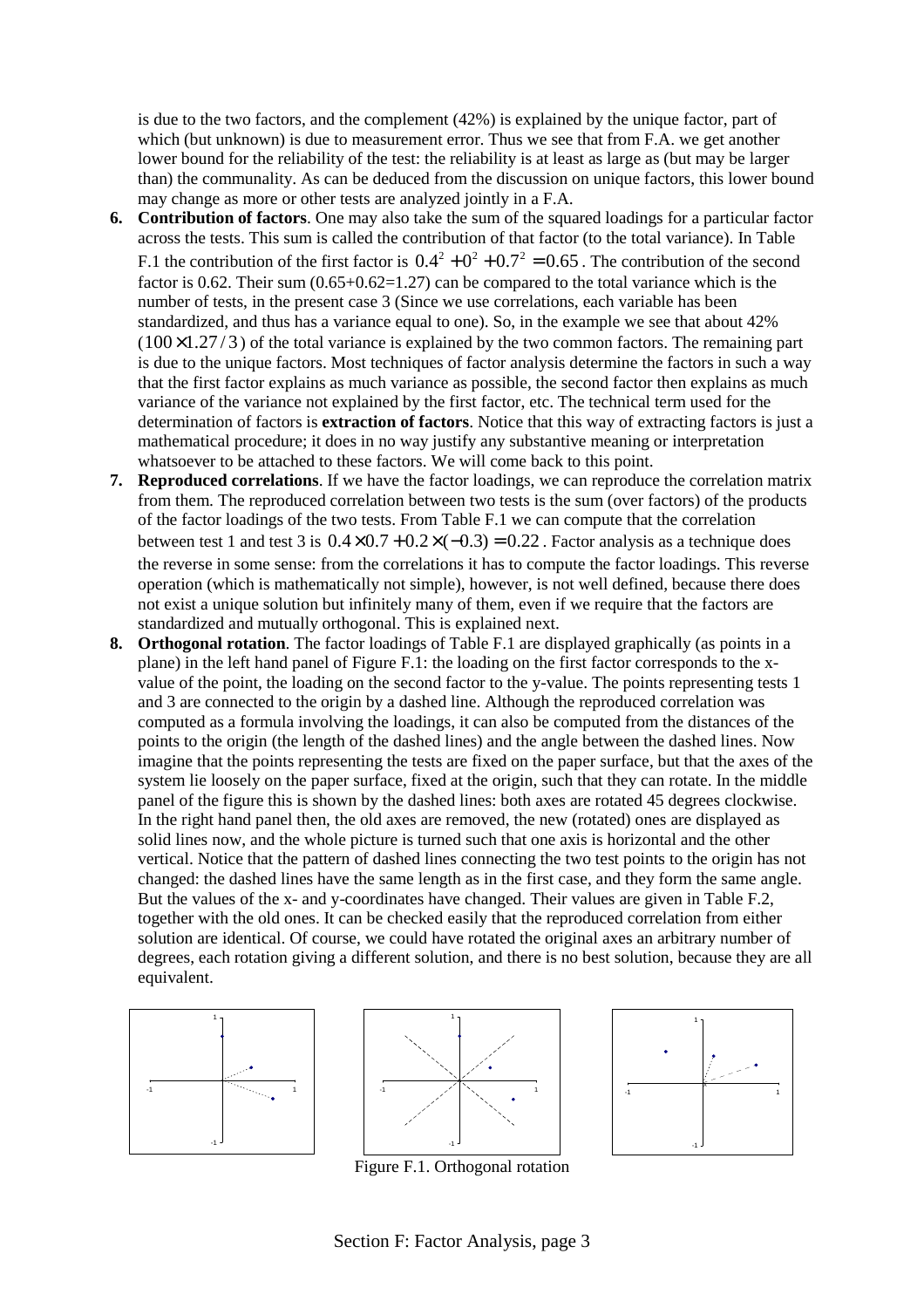| $\alpha$ able 1 $\alpha$ is a contracting between the and the set of $\alpha$ |        |                 |          |                |          |  |  |
|-------------------------------------------------------------------------------|--------|-----------------|----------|----------------|----------|--|--|
|                                                                               |        | before rotation |          | after rotation |          |  |  |
|                                                                               |        | factor 1        | factor 2 | factor 1       | factor 2 |  |  |
|                                                                               | test 1 | (14)            | 02       | 0.141          | 0.424    |  |  |
|                                                                               | test 2 |                 | 0.7      | $-0.495$       | 0.495    |  |  |
|                                                                               | test 3 | 07              | $-03$    | 0.707          | 0.283    |  |  |

Table F.2. Factor loadings before and after rotation

- 9. **Interpretation**. Suppose the tests used in a single factor analysis consist of four reading tests and four listening tests. Suppose further that we can find a rotation such that the four reading tests have a positive loading on the first factor and a zero loading on the second factor, while the reverse holds for the listening tests. Then we could say (but this is a summary of our finding) that the first factor is a 'reading factor' and the second a 'listening' factor. This means that we can describe the covariation between eight original variables by a more parsimonious conceptualization which involves only two concepts. It does not follow, however, that there 'must' exist 'something real' (like a brain center) which is responsible for reading and another something which is responsible for listening. Conclusions like these are called reification, and they are not logically allowed: maybe there do exist such brain centers, but their existence does not follow from a factor analysis.
- **10. Statistics and the number of factors**. All that has been said up to now is related to an analysis of a correlation matrix as it exists in the population. But the only thing one can analyze in practice is a correlation matrix computed on the data of a sample (usually the calibration sample). Therefore the correlations in the matrix are estimates of the population correlations, and the factor loadings will also be estimates of the population factor loadings. This all may sound quite familiar by now, but there is an extra (and quite difficult problem) associated with F.A. Suppose the population correlation matrix for 10 variables can be reproduced completely (i.e., without any error) with two factors. Then the matrix of estimated correlations will very likely not be reproduced with two factors. In general more factors will be needed, and in many cases the number of factors will be equal to the number of variables. This is caused by the estimation errors in the sample correlations. Usually one will not use as many factors as there are variables, but if we do not know the exact number of factors required for the reproduction of the population matrix (and usually we do not know), we have to guess it. There exist some mathematical criteria to help in this guessing but none is foolproof.
- **11. Exploratory and confirmatory F.A.** Originally, F.A. was developed as an exploratory technique. A collection of tests is factor analyzed 'to see' the factorial structure. Much effort has been devoted to develop special rotation techniques which might be helpful in the interpretation of the factors. The best known, and still frequently used method of rotation is the varimax rotation. It is available in most statistical packages. The big problem with exploratory factor analysis is that it is quite difficult to determine the 'real' number of factors. (This number must be specified by the user in carrying out the analysis.) In the 1970's statistical theories were developed where one can impose a prespecified structure on the factor loadings as a hypothesis. Here is an example: suppose the test constructor wants to factor analyze jointly four reading tests and four listening tests, and he has the hypothesis that reading and listening should be conceived of as two distinct proficiencies. This hypothesis can be translated in a partial fixing of the table of factor loadings, by requiring that the reading tests have a loading of zero on the first factor (so this factor represents the 'listening factor'), while the listening tests have zero loadings on the second factor. So, eight of the sixteen cells of the table of factor loadings are filled already with numbers issuing from the hypothesis. With the software for confirmatory F.A. the non-specified loadings are estimated, but things are a little bit more complicated now: the researcher also has to specify if he thinks that these two factors are orthogonal (i.e., uncorrelated) or not. In the latter case, the software also estimates the correlation (in the population) between the two factors. But it does more: it performs a statistical test that can be used to decide whether the hypothesis put forward is tenable or not. In general the use of such models is not a simple matter, and special training is strongly advised.
- **12. When tests are items**. There is no objection in principle to use one-item tests to carry out a F.A. So, one can use the items of a test under construction as one-item tests, compute the correlations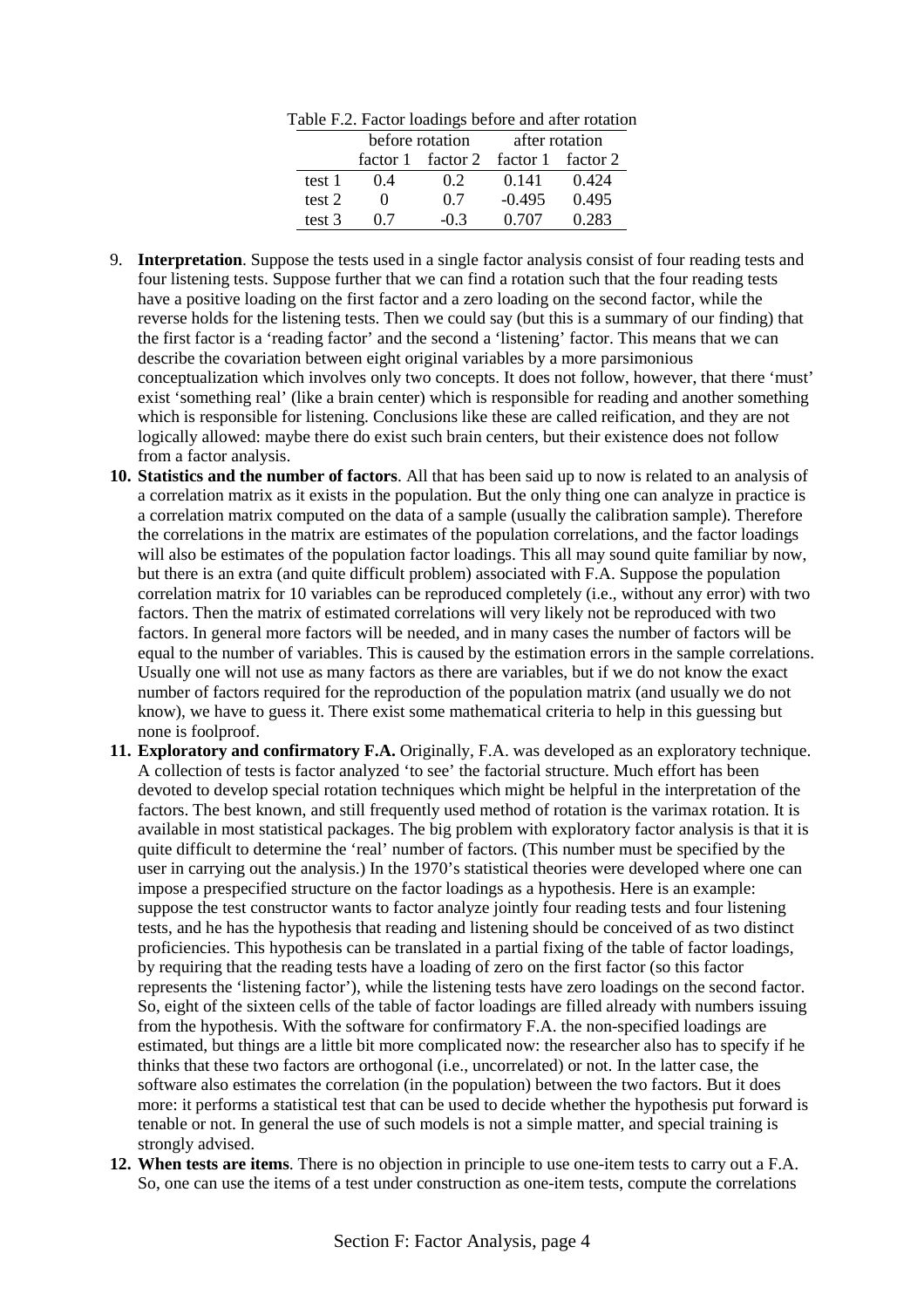between the items on the calibration sample and submit it to a computer program for factor analysis. There are, however, a number of problems associated with this approach. Three of them are discussed briefly.

- **a.** Since factors are conceived of as continuous variables, any weighted sum of factor scores (and the observed score is such a weighted sum) is also continuous. If the tests are items, and their score can assume only the values 0 and 1, this leads to an inconsistency which usually shows up in the following way. If the correlations between the items are computed using the usual Pearson correlation coefficient (also called ϕ-coefficient), F.A. will usually find (too) many factors which are hard to interpret. Therefore it is strongly advised to use tetrachoric correlations, which are based on the assumption that a binary variable is the result of a dichotomisation of an underlying continuous variable. There is no simple formula to compute these correlations but they can be computed with many software packages.
- **b.** Tetrachoric correlations have relatively large standard errors. If the sample size is small, this may lead to a difficult decision as how to choose the correct number of factors and to large standard errors of the factor loadings, complicating the interpretation of the extracted factors.
- **c.** There exist many mathematical methods to do a F.A. Most of them require that the correlation matrix to be analyzed has a special mathematical characteristic called 'positive semi-definiteness'. A matrix of tetrachoric correlations often does not possess this characteristic, so that the operation of extracting factors will fail. There are two methods that do not require this characteristic, the so-called MINRES method and Principal Axes method. One should choose one of these in carrying out an exploratory analysis, because other methods will fail if the matrix is not positive semi-definite. Confirmatory analyses will fail in such a case.
- **13. The case of a single common factor**. If there is only one common factor (in the population), one might conclude that this is a 'proof' of unidimensionality, which makes the operation of summarizing the test performance by a single number meaningful. One should be very careful with such reasoning: a one-common-factor case is better interpreted as a necessary, and not a sufficient requirement. This is illustrated with a small example. Suppose a F.A. is carried out on three reading tests, where questions are asked on text passages. In the first test, the passages are on art, in the second on technology and in the third one on sports. The loadings on the common factor are 0.72, 0.70 and 0.40 respectively. Here are some comments:
	- **a.** Sometimes comments are heard like this one: "The performance on (my) reading tests are governed by a single proficiency irrespective of the content of the text passages; the fact that there is only one factor 'proves' that the tests measure reading ability and nothing else." Such reasoning, however, is a fallacy: it may be the case that the scores on the three tests are (partly) determined by specific knowledge of arts, technique and sports. If the amounts of knowledge in these three domains are not correlated in the population, their effect will be absorbed into the unique factors and cannot be distinguished from measurement error. So the only way to know is to add another three tests in the same domains. In that case, the systematic effect of the specific domain knowledge will show up as three common factors. This is an example of performing a thorough validation of a test, even without the technical tool of confirmatory F.A.
	- **b.** The example also gives a nice opportunity to help in the interpretation of the factor loadings. In principle, factor loadings have nothing to do with the difficulty of the tests that are analyzed, but they are indices of discrimination. It can be shown mathematically that a factor loading is the correlation between the test score and the common factor. So in the example considered, the tests on arts and technology correlate substantially higher with the common factor than the test on sports. If the tests used in the F.A. are single items, the same principle applies: the factor loadings express the correlations between the items and the underlying factor, and can thus be used instead of the correlation between items and test score as a measure of discrimination.
	- **c.** The problems associated with factor analysis on items are hard and in the literature no completely satisfactory solution to handle them is available in the framework of factor